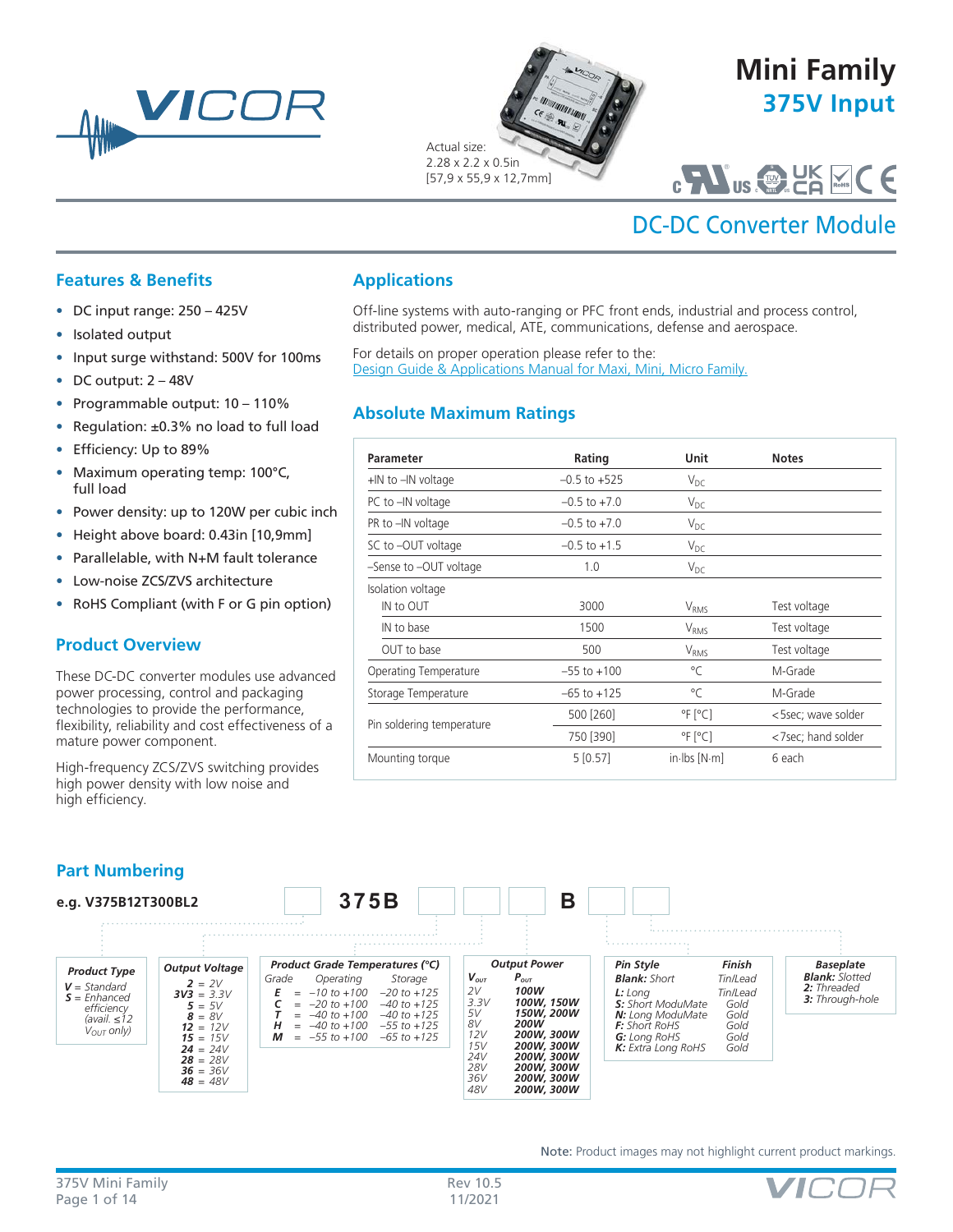## **Module Family Electrical Characteristics**

Electrical characteristics apply over the full operating range of input voltage, output load (resistive) and baseplate temperature, unless otherwise specified. All temperatures refer to the operating temperature at the center of the baseplate.

#### **Module Input Specifications**

| Parameter               | Min  | Typ   | Max   | Unit | <b>Notes</b> |  |
|-------------------------|------|-------|-------|------|--------------|--|
| Operating input voltage | 250  | 375   | 425   |      |              |  |
| Input surge withstand   |      |       | 500   |      | $<$ 100 $ms$ |  |
| Undervoltage turn-on    |      | 242.5 | 247.5 | Vnr  |              |  |
| Undervoltage turn-off   | 2047 | 2122  |       |      |              |  |
| Overvoltage turn-off/on |      |       |       |      |              |  |
| Disabled input current  |      |       |       | mΑ   | PC pin low   |  |

#### **Module Output Specifications**

| <b>Parameter</b>                                        | Min | Typ    | Max             | Unit          | <b>Notes</b>                                                                                                                      |
|---------------------------------------------------------|-----|--------|-----------------|---------------|-----------------------------------------------------------------------------------------------------------------------------------|
| Output voltage set point                                |     |        | ±1              | $\frac{0}{0}$ | Of nominal output voltage. Nominal input; full load; 25°C                                                                         |
| Line regulation                                         |     | ±0.02  | ±0.20           | $\frac{0}{0}$ | Low line to high line; full load                                                                                                  |
| Temperature regulation                                  |     | ±0.002 | ±0.005          | %/ $°C$       | Over operating temperature range                                                                                                  |
| Power sharing accuracy                                  |     | ±2     | ±5              | $\frac{0}{0}$ | $10 - 100\%$ of full load                                                                                                         |
| Programming range                                       | 10  |        | 110             | $\frac{0}{0}$ | Of nominal output voltage. For trimming below 90%<br>of nominal, a minimum load of 10% of maximum<br>rated power may be required. |
| +OUT to -OUT, +Sense to -OUT - Absolute Maximum Ratings |     |        |                 |               |                                                                                                                                   |
| 2V                                                      |     |        | $-0.5$ to 3.1   | $V_{DC}$      | Externally applied                                                                                                                |
| 3.3V                                                    |     |        | $-0.5$ to 4.7   | $V_{DC}$      | Externally applied                                                                                                                |
| 5V                                                      |     |        | $-0.5$ to $7.0$ | $V_{DC}$      | Externally applied                                                                                                                |
| 8V                                                      |     |        | $-0.5$ to 10.9  | $V_{DC}$      | Externally applied                                                                                                                |
| 12V                                                     |     |        | $-0.5$ to 16.1  | $V_{DC}$      | Externally applied                                                                                                                |
| 15V                                                     |     |        | $-0.5$ to 20.0  | $V_{DC}$      | Externally applied                                                                                                                |
| 24V                                                     |     |        | $-0.5$ to 31.7  | $V_{DC}$      | Externally applied                                                                                                                |
| <b>28V</b>                                              |     |        | $-0.5$ to 36.9  | $V_{DC}$      | Externally applied                                                                                                                |
| 36V                                                     |     |        | $-0.5$ to 47.1  | $V_{DC}$      | Externally applied                                                                                                                |
| 48V                                                     |     |        | $-0.5$ to 62.9  | $V_{DC}$      | Externally applied                                                                                                                |

Note: The permissible load current must never be exceeded during normal, abnormal or test conditions. For additional output related application information, please refer to output connections on page 9.

### **Thermal Resistance and Capacity**

| Parameter                                  | Min | Tvo  | Max | Unit        |  |
|--------------------------------------------|-----|------|-----|-------------|--|
| Baseplate to sink; flat, greased surface   |     | Ი 16 |     | °C∕Watt     |  |
| Baseplate to sink; thermal pad (P/N 20264) |     | N 14 |     | °C∕Watt     |  |
| Baseplate to ambient                       |     | 8 C  |     | °CMVatt     |  |
| Baseplate to ambient; 1000LFM              |     |      |     | °CMVatt     |  |
| Thermal capacity                           |     |      |     | Watt-sec/°C |  |

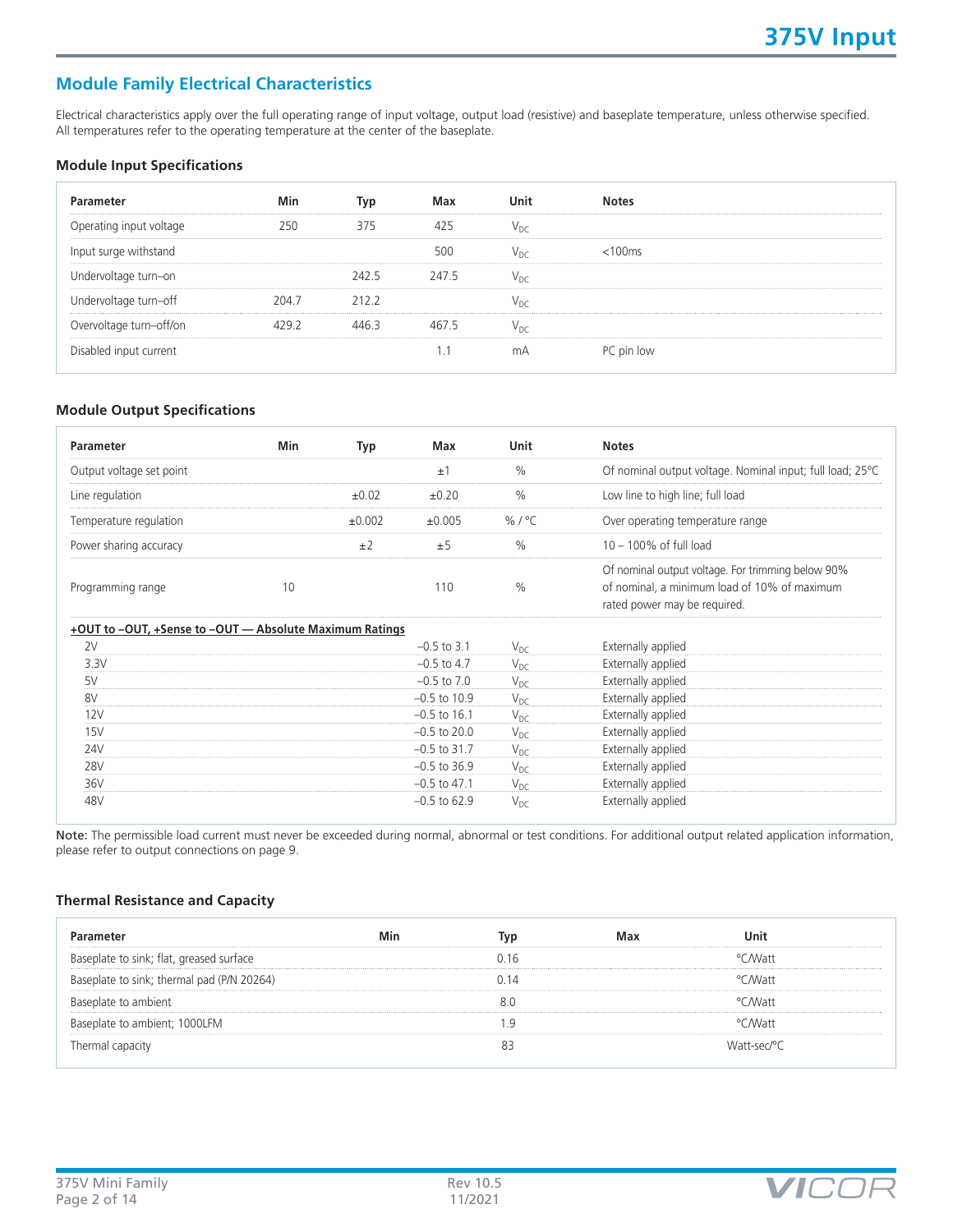## **Module Family Electrical Characteristics (Cont.)**

## **Module Control Specifications**

| Parameter                                          | Min         | Typ         | Max            | Unit           | <b>Notes</b>                                                                   |
|----------------------------------------------------|-------------|-------------|----------------|----------------|--------------------------------------------------------------------------------|
| Primary Side (PC = Primary Control; PR = Parallel) |             |             |                |                |                                                                                |
| PC bias voltage<br>current limit                   | 5.50<br>1.5 | 5.75<br>2.1 | 6.00<br>3.0    | $V_{DC}$<br>mA | PC current $= 1.0 \text{mA}$<br>During normal operation<br>PC voltage $= 5.5V$ |
| PC module disable                                  | 2.3         | 2.6         | 2.9            | $V_{DC}$       | Switch must be able to sink ≥4mA. See Figure 2                                 |
| PC module enable delay                             |             | 4           | $\overline{7}$ | ms             |                                                                                |
| PC module alarm                                    |             |             | 0.5            | $V_{AVG}$      | UV, OV, OT, module fault. See Figures 3 and 5                                  |
| PC resistance                                      | 0.9         | 1.0         | 1.1            | $M\Omega$      | See Figure 3, converter off or fault mode                                      |
| PR emitter amplitude                               | 5.7         | 5.9         | 6.1            | Volts          | PR load $>30\Omega$ , < 30pF                                                   |
| PR emitter current                                 | 150         |             |                | mA             |                                                                                |
| PR receiver impedance                              | 375         | 500         | 625            | Ω              | $25^{\circ}$ C                                                                 |
| PR receiver threshold                              | 2.4         | 2.5         | 2.6            | Volts          | Minimum pulse width: 20ns                                                      |
| PR drive capability                                |             |             | 12             | modules        | Without PR buffer amplifier                                                    |
| Secondary Side (SC = Secondary Control)            |             |             |                |                |                                                                                |
| SC bandgap voltage                                 | 1.21        | 1.23        | 1.25           | $V_{DC}$       | Referenced to -Sense                                                           |
| SC resistance                                      | 990         | 1000        | 1010           | $\Omega$       |                                                                                |
| SC capacitance                                     |             | 0.033       |                | μF             |                                                                                |
| SC module alarm                                    |             | $\mathbf 0$ |                | $V_{DC}$       | With open trim; referenced to -Sense. See Figure 7                             |

## **Module General Specifications**

| Parameter                             | Min           | Typ                              | Max            | Unit              | <b>Notes</b>                                                                                                                                  |
|---------------------------------------|---------------|----------------------------------|----------------|-------------------|-----------------------------------------------------------------------------------------------------------------------------------------------|
| Remote sense (total drop)             |               |                                  | 0.5            | $V_{DC}$          | 0.25V per leg (sense leads must be connected to<br>respective, output terminals)                                                              |
| Isolation test voltage (IN to OUT)*   | 3000          |                                  |                | V <sub>RMS</sub>  | Complies with reinforced insulation requirements                                                                                              |
| Isolation test voltage (IN to base)*  | 1500          |                                  |                | V <sub>RMS</sub>  | Complies with basic insulation requirements                                                                                                   |
| Isolation test voltage (OUT to base)* | 500           |                                  |                | $V_{RMS}$         | Complies with operational insulation requirements                                                                                             |
| Isolation resistance                  |               | 10                               |                | MΩ                | IN to OUT, IN to baseplate, OUT to baseplate                                                                                                  |
| Weight (E, C, T grade)                | 3.1<br>[89.3] | 3.5<br>[100.3]                   | 3.9<br>[111.3] | ounces<br>[grams] |                                                                                                                                               |
| Weight (H, M grade)                   | 3.5<br>[99.6] | 3.9<br>[110.6]                   | 4.3<br>[121.6] | ounces<br>[grams] |                                                                                                                                               |
| Temperature limiting                  | 100           | 115                              |                | $^{\circ}$ C      | See Figures 3 and 5. Do not operate coverter >100°C.                                                                                          |
| Agency approvals                      |               | cURus, cTÜVus, CE<br><b>UKCA</b> |                |                   | UL60950-1, EN60950-1, CSA60950-1, IEC60950-1.<br>With appropriate fuse in series with the +Input<br>Electrical equipment (safety) regulations |

\* Isolation test voltage, 1 minute or less.

Note: Specifications are subject to change without notice.

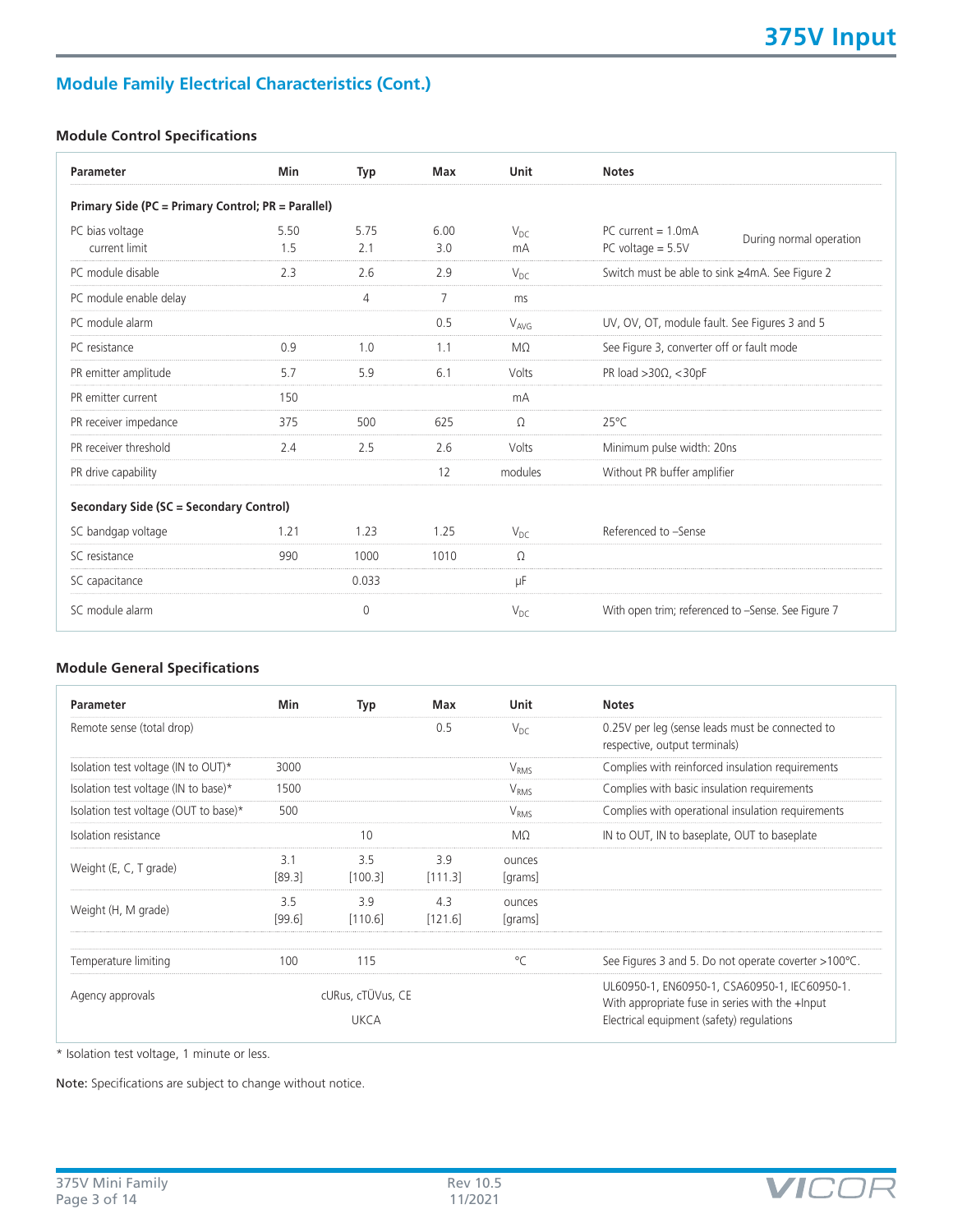## 2V<sub>OUT</sub>, 100W (e.g. S375B2C100BL, V375B2C100BL)

| Parameter                          | Min  | Typ   | Max  | Unit  | <b>Notes</b>                                              |
|------------------------------------|------|-------|------|-------|-----------------------------------------------------------|
| Efficiency                         |      |       |      |       |                                                           |
| S375B2C100BL (enhanced efficiency) | 79.0 | 83.0  |      | $\%$  | Nominal input; 75% load; 25°C                             |
| V375B2C100BL (standard efficiency) | 73.6 | 74.6  |      |       |                                                           |
| Ripple and noise                   |      | 100   | 125  | mV    | P-P; Nominal input; full load; 20 MHz bandwidth           |
| Output OVP set point               | 2.7  | 2.8   | 2.9  | Volts | 25°C; recycle input voltage or PC to restart (>100ms off) |
| Dissipation, standby               |      | 5.1   | 5.3  | Watts | No load                                                   |
| Load regulation                    |      | ±0.02 | ±0.3 | $\%$  | No load to full load; nominal input                       |
| Load current                       | U    |       | 50   | Amps  |                                                           |
| Current limit                      | 51   | 57.5  | 70   | Amps  | Output voltage 95% of nominal                             |
| Short circuit current              | 35   | 57.5  | 70   | Amps  | Output voltage <250mV                                     |

## 3.3V<sub>OUT</sub>, 150W (e.g. S375B3V3C150BL, V375B3V3C150BL)

|                                              | Typ   | Max   | <b>Unit</b> | <b>Notes</b>                                              |
|----------------------------------------------|-------|-------|-------------|-----------------------------------------------------------|
|                                              |       |       |             |                                                           |
| S375B3V3C150BL (enhanced efficiency)<br>82.0 | 85.0  |       | $\%$        | Nominal input; 75% load; 25°C                             |
| 79.0                                         | 80.3  |       |             |                                                           |
|                                              | 100   | 125   | mV          | P-P; Nominal input; full load; 20MHz bandwidth            |
| 4.14                                         | 4.3   | 4.46  | Volts       | 25°C; recycle input voltage or PC to restart (>100ms off) |
|                                              | 5.1   | 7.7   | Watts       | No load                                                   |
|                                              | ±0.02 | ±0.2  | $\%$        | No load to full load; nominal input                       |
| 0                                            |       | 45.45 | Amps        |                                                           |
| 45.5                                         | 53.8  | 63.7  | Amps        | Output voltage 95% of nominal                             |
| 31.8                                         | 54.5  | 63.7  | Amps        | Output voltage <250mV                                     |
|                                              |       |       |             |                                                           |

## 3.3V<sub>OUT</sub>, 100W (e.g. S375B3V3C100BL, V375B3V3C100BL)

| Parameter                            | Min  | Typ        | Max  | Unit          | <b>Notes</b>                                              |
|--------------------------------------|------|------------|------|---------------|-----------------------------------------------------------|
| Efficiency                           |      |            |      |               |                                                           |
| S375B3V3C100BL (enhanced efficiency) | 82.0 | 85.0       |      | $\%$          | Nominal input; 75% load; 25°C                             |
| V375B3V3C100BL (standard efficiency) | 79.0 | 80.1       |      |               |                                                           |
| Ripple and noise                     |      | 108        | 135  | mV            | P-P; Nominal input; full load; 20MHz bandwidth            |
| Output OVP set point                 | 4.14 | 4.3        | 4.46 | Volts         | 25°C; recycle input voltage or PC to restart (>100ms off) |
| Dissipation, standby                 |      | 3.8        | 5.5  | Watts         | No load                                                   |
| Load regulation                      |      | $\pm 0.02$ | ±0.2 | $\frac{0}{0}$ | No load to full load; nominal input                       |
| Load current                         | U    |            | 30.3 | Amps          |                                                           |
| Current limit                        | 30.9 | 34.8       | 41   | Amps          | Output voltage 95% of nominal                             |
| Short circuit current                | 17.4 | 34.8       | 41   | Amps          | Output voltage <250mV                                     |

### 5V<sub>OUT</sub>, 200W (e.g. S375B5C200BL, V375B5C200BL)

| Parameter                          | Min  | Typ   | Max  | Unit  | <b>Notes</b>                                              |
|------------------------------------|------|-------|------|-------|-----------------------------------------------------------|
| Efficiency                         |      |       |      |       |                                                           |
| S375B5C200BL (enhanced efficiency) | 82.0 | 83.0  |      | $\%$  | Nominal input; 75% load; 25°C                             |
| V375B5C200BL (standard efficiency) |      |       |      |       |                                                           |
| Ripple and noise                   |      | 201   | 251  | mV    | P-P; Nominal input; full load; 20MHz bandwidth            |
| Output OVP set point               | 6.03 | 6.25  | 6.47 | Volts | 25°C; recycle input voltage or PC to restart (>100ms off) |
| Dissipation, standby               |      | 5.4   | 8.1  | Watts | No load                                                   |
| Load regulation                    |      | ±0.02 | ±0.2 | $\%$  | No load to full load; nominal input                       |
| Load current                       | 0    |       | 40   | Amps  |                                                           |
| Current limit                      | 40.8 | 46    | 52   | Amps  | Output voltage 95% of nominal                             |
| Short circuit current              | 28   | 46    | 52   | Amps  | Output voltage <250mV                                     |

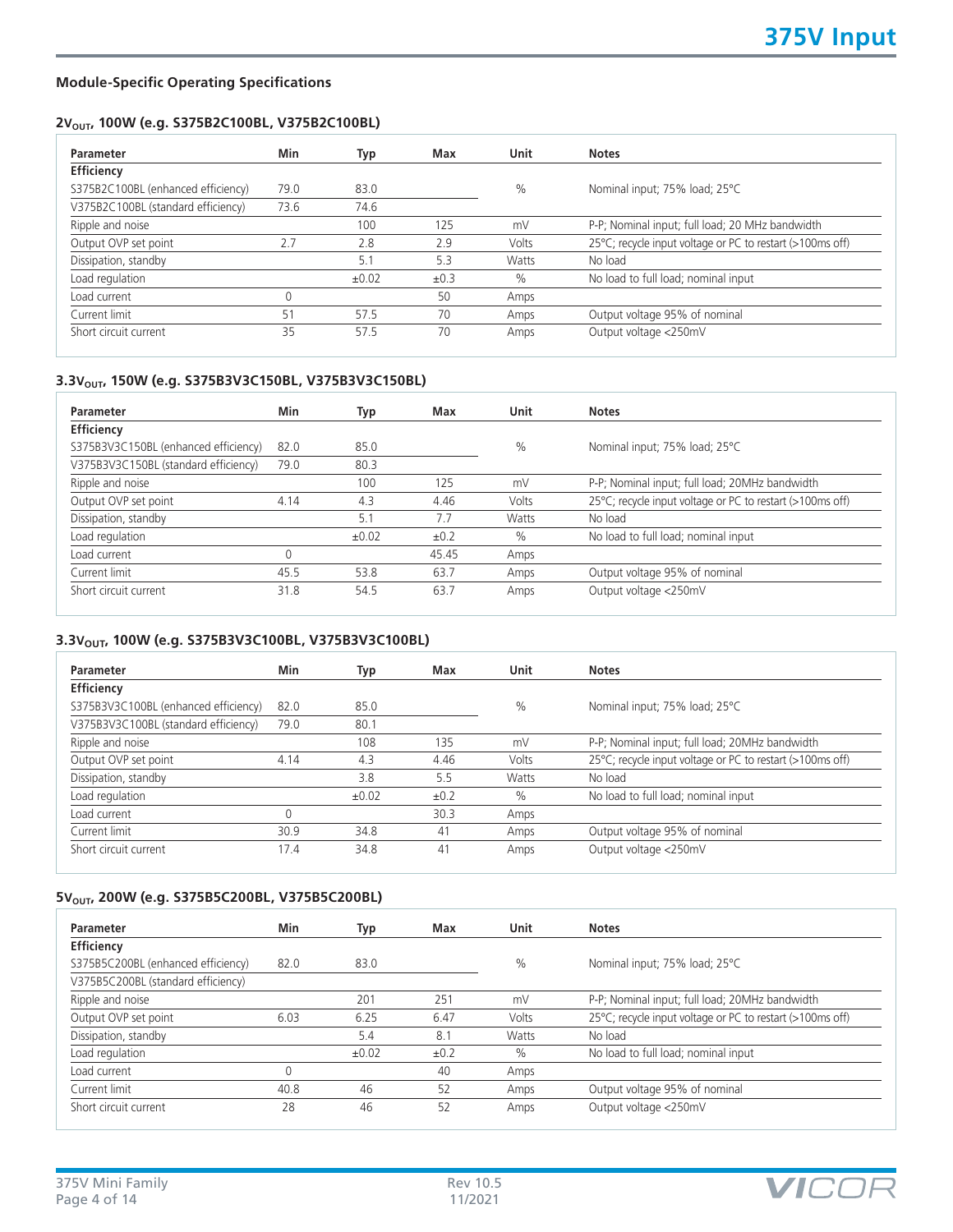## 5V<sub>OUT</sub>, 150W (e.g. S375B5C150BL, V375B5C150BL)

| Parameter                          | Min  | Typ        | Max  | <b>Unit</b> | <b>Notes</b>                                              |
|------------------------------------|------|------------|------|-------------|-----------------------------------------------------------|
| Efficiency                         |      |            |      |             |                                                           |
| S375B5C150BL (enhanced efficiency) | 83.0 | 85.0       |      | $\%$        | Nominal input; 75% load; 25°C                             |
| V375B5C150BL (standard efficiency) | 82   | 83.4       |      |             |                                                           |
| Ripple and noise                   |      | 169        | 211  | mV          | P-P; Nominal input; full load; 20MHz bandwidth            |
| Output OVP set point               | 6.03 | 6.25       | 6.47 | Volts       | 25°C; recycle input voltage or PC to restart (>100ms off) |
| Dissipation, standby               |      | 5.5        | 6.5  | Watts       | No load                                                   |
| Load regulation                    |      | $\pm 0.02$ | ±0.2 | $\%$        | No load to full load; nominal input                       |
| Load current                       | 0    |            | 30   | Amps        |                                                           |
| Current limit                      | 30.6 | 34.5       | 40.5 | Amps        | Output voltage 95% of nominal                             |
| Short circuit current              | 21   | 34.5       | 40.5 | Amps        | Output voltage <250mV                                     |

### 8V<sub>OUT</sub>, 200W (e.g. S375B8C200BL, V375B8C200BL)

| Parameter                          | Min  | Typ        | Max  | <b>Unit</b> | <b>Notes</b>                                              |
|------------------------------------|------|------------|------|-------------|-----------------------------------------------------------|
| Efficiency                         |      |            |      |             |                                                           |
| S375B8C200BL (enhanced efficiency) | 84.0 | 87.0       |      | $\%$        | Nominal input; 75% load; 25°C                             |
| V375B8C200BL (standard efficiency) | 83   | 84.2       |      |             |                                                           |
| Ripple and noise                   |      | 320        | 400  | mV          | P-P; Nominal input; full load; 20MHz bandwidth            |
| Output OVP set point               | 9.36 | 9.7        | 10.1 | Volts       | 25°C; recycle input voltage or PC to restart (>100ms off) |
| Dissipation, standby               |      | 6          | 6.9  | Watts       | No load                                                   |
| Load regulation                    |      | $\pm 0.02$ | ±0.2 | $\%$        | No load to full load; nominal input                       |
| Load current                       |      |            | 25   | Amps        |                                                           |
| Current limit                      | 25.5 | 28.8       | 33.8 | Amps        | Output voltage 95% of nominal                             |
| Short circuit current              | 17.5 | 28.8       | 33.8 | Amps        | Output voltage <250mV                                     |

## 12V<sub>OUT</sub>, 300W (e.g. S375B12C300BL, V375B12C300BL)

| Parameter                           | Min  | Typ        | Max  | <b>Unit</b> | <b>Notes</b>                                              |
|-------------------------------------|------|------------|------|-------------|-----------------------------------------------------------|
| Efficiency                          |      |            |      |             |                                                           |
| S375B12C300BL (enhanced efficiency) | 86.0 | 89.0       |      | $\%$        | Nominal input; 75% load; 25°C                             |
| V375B12C300BL (standard efficiency) | 85.5 | 86.7       |      |             |                                                           |
| Ripple and noise                    |      | 280        | 360  | mV          | P-P; Nominal input; full load; 20MHz bandwidth            |
| Output OVP set point                | 13.7 | 14.3       | 14.9 | Volts       | 25°C; recycle input voltage or PC to restart (>100ms off) |
| Dissipation, standby                |      | 6          | 9    | Watts       | No load                                                   |
| Load regulation                     |      | $\pm 0.02$ | ±0.3 | $\%$        | No load to full load; nominal input                       |
| Load current                        |      |            | 25   | Amps        |                                                           |
| Current limit                       | 25.5 | 28.8       | 35   | Amps        | Output voltage 95% of nominal                             |
| Short circuit current               | 17.5 | 28.8       | 35   | Amps        | Output voltage <250mV                                     |

## 12V<sub>OUT</sub>, 200W (e.g. S375B12C200BL, V375B12C200BL)

|      |       |       |       | <b>Notes</b>                                              |
|------|-------|-------|-------|-----------------------------------------------------------|
|      |       |       |       |                                                           |
| 85.2 | 86.7  |       | $\%$  | Nominal input; 75% load; 25°C                             |
| 84.5 | 85.8  |       |       |                                                           |
|      | 258   | 323   | mV    | P-P; Nominal input; full load; 20MHz bandwidth            |
| 13.7 | 14.3  | 14.9  | Volts | 25°C; recycle input voltage or PC to restart (>100ms off) |
|      | 8.5   | 10    | Watts | No load                                                   |
|      | ±0.02 | ±0.2  | $\%$  | No load to full load; nominal input                       |
| 0    |       | 16.67 | Amps  |                                                           |
| 17   | 19.2  | 22.6  | Amps  | Output voltage 95% of nominal                             |
| 11.6 | 19.2  | 22.6  | Amps  | Output voltage <250mV                                     |
|      |       |       |       |                                                           |

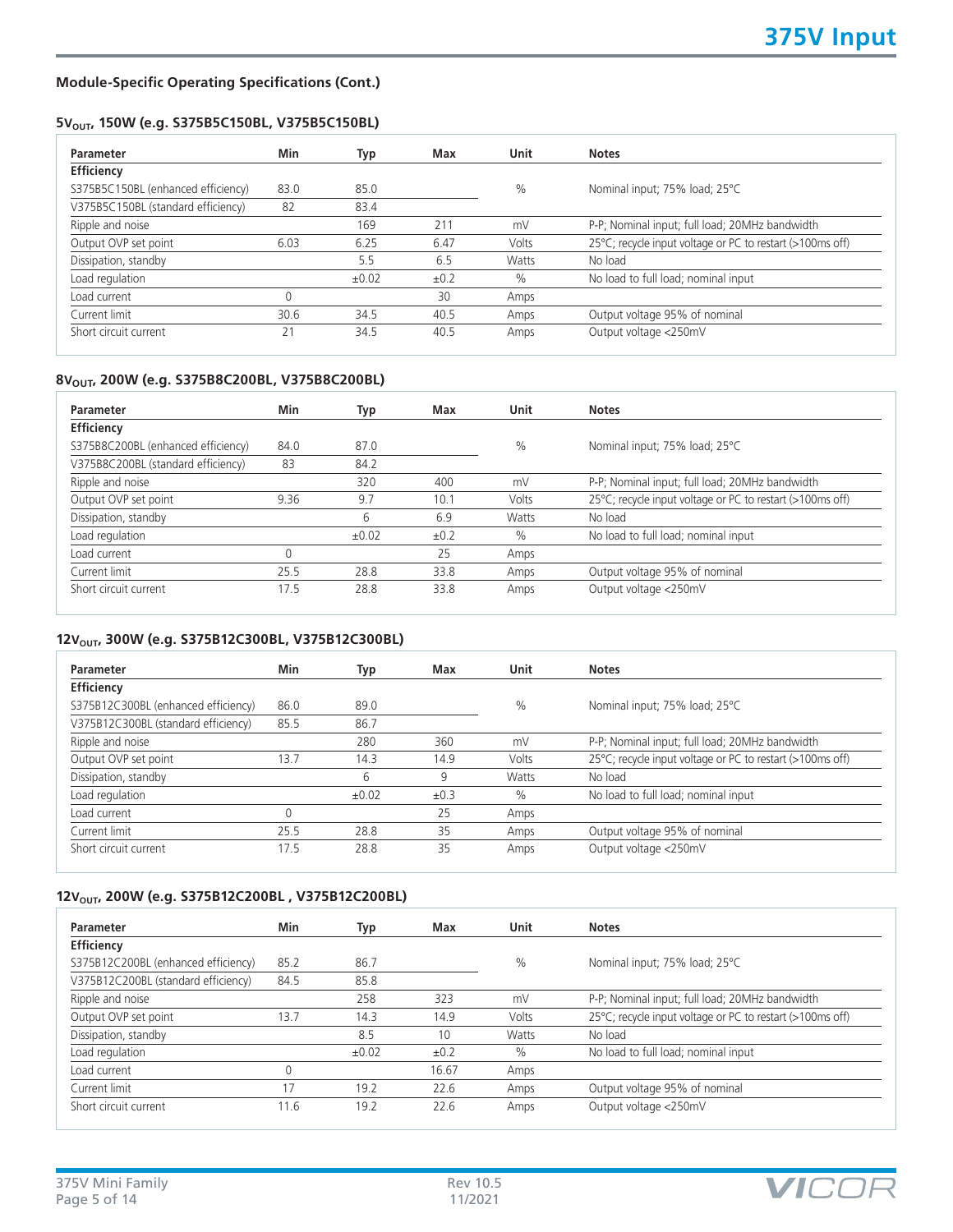## 15V<sub>OUT</sub>, 300W (e.g. V375B15C300BL)

| Min  | Typ        | Max  | Unit  | <b>Notes</b>                                              |
|------|------------|------|-------|-----------------------------------------------------------|
| 86.0 | 87.2       |      | $\%$  | Nominal input; 75% load; 25°C                             |
|      | 265        | 335  | mV    | P-P; Nominal input; full load; 20MHz bandwidth            |
| 17.1 | 17.8       | 18.5 | Volts | 25°C; recycle input voltage or PC to restart (>100ms off) |
|      | 5.6        | 8.4  | Watts | No load                                                   |
|      | $\pm 0.02$ | ±0.3 | $\%$  | No load to full load; nominal input                       |
|      |            | 20   | Amps  |                                                           |
| 20.4 | 23         | 26   | Amps  | Output voltage 95% of nominal                             |
| 14   | 23         | 26   | Amps  | Output voltage <250mV                                     |
|      |            |      |       |                                                           |

## 15V<sub>OUT</sub>, 200W (e.g. V375B15C200BL)

| Min  | Typ   | Max       | Unit  | <b>Notes</b>                                              |
|------|-------|-----------|-------|-----------------------------------------------------------|
| 86.5 | 87.6  |           | $\%$  | Nominal input; 75% load; 25°C                             |
|      | 222   | 278       | mV    | P-P; Nominal input; full load; 20MHz bandwidth            |
| 17.1 | 17.8  | 18.5      | Volts | 25°C; recycle input voltage or PC to restart (>100ms off) |
|      | 7.7   | 9         | Watts | No load                                                   |
|      | ±0.02 | $\pm 0.2$ | $\%$  | No load to full load; nominal input                       |
|      |       | 13.33     | Amps  |                                                           |
| 13.5 | 15.3  | 18        | Amps  | Output voltage 95% of nominal                             |
| 9.31 | 15.3  | 18        | Amps  | Output voltage <250mV                                     |
|      |       |           |       |                                                           |

## 24V<sub>OUT</sub>, 300W (e.g. V375B24C300BL)

|      |       | Max  | Unit  | <b>Notes</b>                                              |
|------|-------|------|-------|-----------------------------------------------------------|
| 86.5 | 88    |      | $\%$  | Nominal input; 75% load; 25°C                             |
|      | 494   | 618  | mV    | P-P; Nominal input; full load; 20MHz bandwidth            |
| 27.1 | 28.1  | 29.1 | Volts | 25°C; recycle input voltage or PC to restart (>100ms off) |
|      | 4.5   | 6.8  | Watts | No load                                                   |
|      | ±0.02 | ±0.3 | $\%$  | No load to full load; nominal input                       |
|      |       | 12.5 | Amps  |                                                           |
| 12.7 | 14.4  | 16.9 | Amps  | Output voltage 95% of nominal                             |
| 8.75 | 14.4  | 17.8 | Amps  | Output voltage <250mV                                     |
|      |       |      |       |                                                           |

### **24V<sub>OUT</sub>, 200W (e.g. V375B24C200BL)**

| Parameter             | Min  | Typ   | Max       | Unit  | <b>Notes</b>                                              |
|-----------------------|------|-------|-----------|-------|-----------------------------------------------------------|
| Efficiency            | 86   | 86.8  |           | $\%$  | Nominal input; 75% load; 25°C                             |
| Ripple and noise      |      | 240   | 300       | mV    | P-P; Nominal input; full load; 20MHz bandwidth            |
| Output OVP set point  | 27.1 | 28.1  | 29.1      | Volts | 25°C; recycle input voltage or PC to restart (>100ms off) |
| Dissipation, standby  |      | 6.8   | 7.2       | Watts | No load                                                   |
| Load regulation       |      | ±0.02 | $\pm 0.2$ | $\%$  | No load to full load; nominal input                       |
| Load current          |      |       | 8.33      | Amps  |                                                           |
| Current limit         | 8.49 | 9.58  | 11.3      | Amps  | Output voltage 95% of nominal                             |
| Short circuit current | 5.83 | 9.58  | 11.3      | Amps  | Output voltage <250mV                                     |
|                       |      |       |           |       |                                                           |

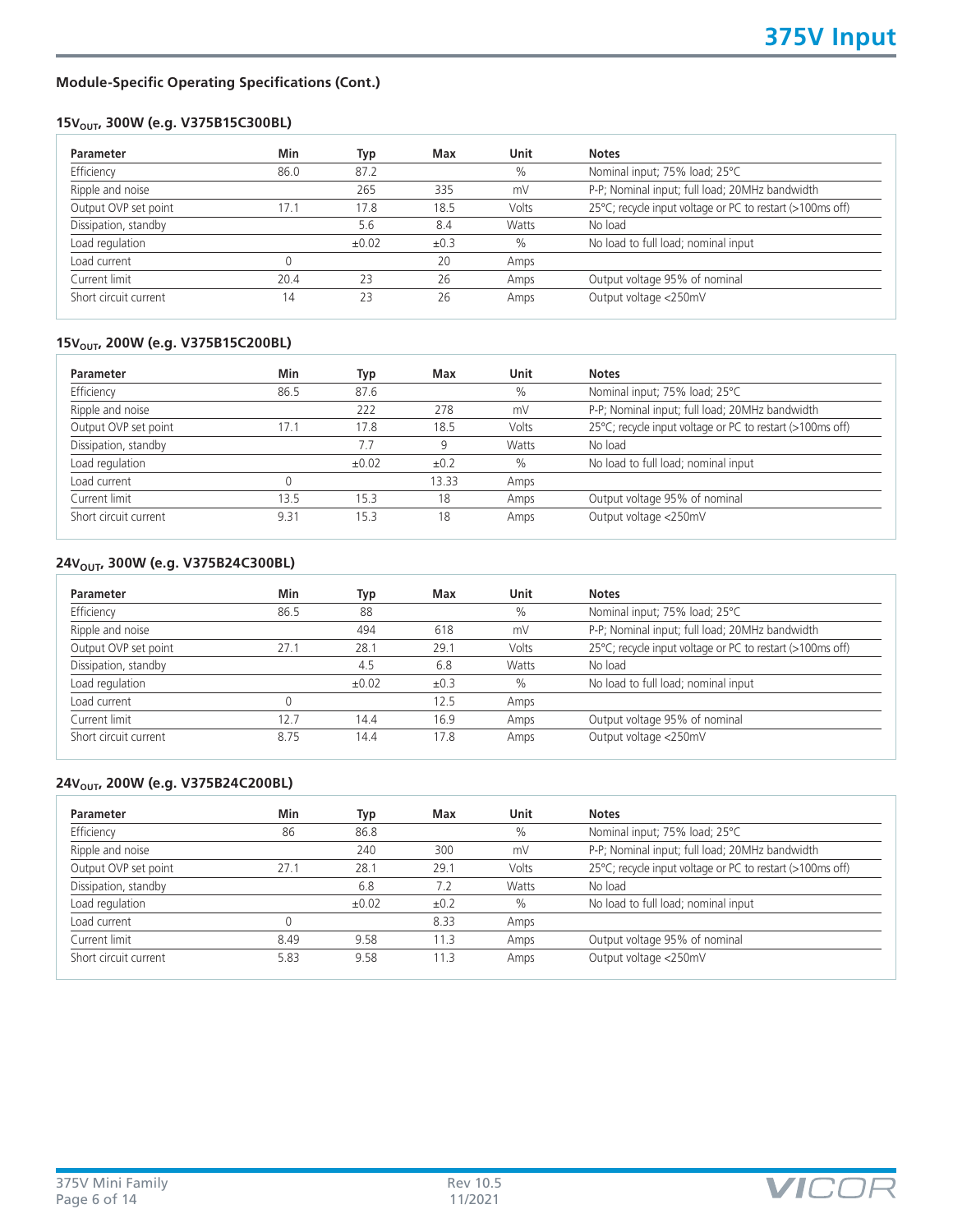## 28V<sub>OUT</sub>, 300W (e.g. V375B28C300BL)

| $\frac{0}{0}$<br>mV<br>Volts<br>Watts | Nominal input; 75% load; 25°C<br>P-P; Nominal input; full load; 20MHz bandwidth<br>25°C; recycle input voltage or PC to restart (>100ms off)<br>No load |
|---------------------------------------|---------------------------------------------------------------------------------------------------------------------------------------------------------|
|                                       |                                                                                                                                                         |
|                                       |                                                                                                                                                         |
|                                       |                                                                                                                                                         |
|                                       |                                                                                                                                                         |
| $\%$                                  | No load to full load; nominal input                                                                                                                     |
| Amps                                  |                                                                                                                                                         |
| Amps                                  | Output voltage 95% of nominal                                                                                                                           |
| Amps                                  | Output voltage <250mV                                                                                                                                   |
|                                       |                                                                                                                                                         |

## 28V<sub>OUT</sub>, 200W (e.g. V375B28C200BL)

| Min  | Typ        | Max  | Unit  | <b>Notes</b>                                              |
|------|------------|------|-------|-----------------------------------------------------------|
| 86.6 | 87.5       |      | $\%$  | Nominal input; 75% load; 25°C                             |
|      | 100        | 125  | mV    | P-P; Nominal input; full load; 20MHz bandwidth            |
| 31.5 | 32.7       | 33.9 | Volts | 25°C; recycle input voltage or PC to restart (>100ms off) |
|      | 6.6        | 10.6 | Watts | No load                                                   |
|      | $\pm 0.02$ | ±0.2 | $\%$  | No load to full load; nominal input                       |
|      |            | 7.14 | Amps  |                                                           |
| 7.28 | 8.21       | 9.64 | Amps  | Output voltage 95% of nominal                             |
| 4.99 | 8.21       | 9.64 | Amps  | Output voltage <250mV                                     |
|      |            |      |       |                                                           |

### 36V<sub>OUT</sub>, 300W (e.g. V375B36C300BL)

| Min  | Typ        | Max       | Unit  | <b>Notes</b>                                              |
|------|------------|-----------|-------|-----------------------------------------------------------|
| 86   | 86.9       |           | $\%$  | Nominal input; 75% load; 25°C                             |
|      | 540        | 675       | mV    | P-P; Nominal input; full load; 20MHz bandwidth            |
| 40.4 | 41.9       | 43.4      | Volts | 25°C; recycle input voltage or PC to restart (>100ms off) |
|      | 6.9        | 12.1      | Watts | No load                                                   |
|      | $\pm 0.02$ | $\pm 0.2$ | $\%$  | No load to full load; nominal input                       |
|      |            | 8.33      | Amps  |                                                           |
| 8.49 | 9.58       | 11.3      | Amps  | Output voltage 95% of nominal                             |
| 5.83 | 9.58       | 11.3      | Amps  | Output voltage <250mV                                     |
|      |            |           |       |                                                           |

## 36V<sub>OUT</sub>, 200W (e.g. V375B36C200BL)

| <b>Parameter</b>      | Min  | Typ   | Max  | Unit  | <b>Notes</b>                                              |
|-----------------------|------|-------|------|-------|-----------------------------------------------------------|
| Efficiency            | 86.5 | 87.5  |      | $\%$  | Nominal input; 75% load; 25°C                             |
| Ripple and noise      |      | 166   | 208  | mV    | P-P; Nominal input; full load; 20MHz bandwidth            |
| Output OVP set point  | 40.4 | 41.9  | 43.4 | Volts | 25°C; recycle input voltage or PC to restart (>100ms off) |
| Dissipation, standby  |      | 6.4   | 6.7  | Watts | No load                                                   |
| Load regulation       |      | ±0.02 | ±0.2 | $\%$  | No load to full load; nominal input                       |
| Load current          |      |       | 5.55 | Amps  |                                                           |
| Current limit         | 5.67 | 6.39  | 7.51 | Amps  | Output voltage 95% of nominal                             |
| Short circuit current | 3.89 | 6.39  | 7.51 | Amps  | Output voltage <250mV                                     |

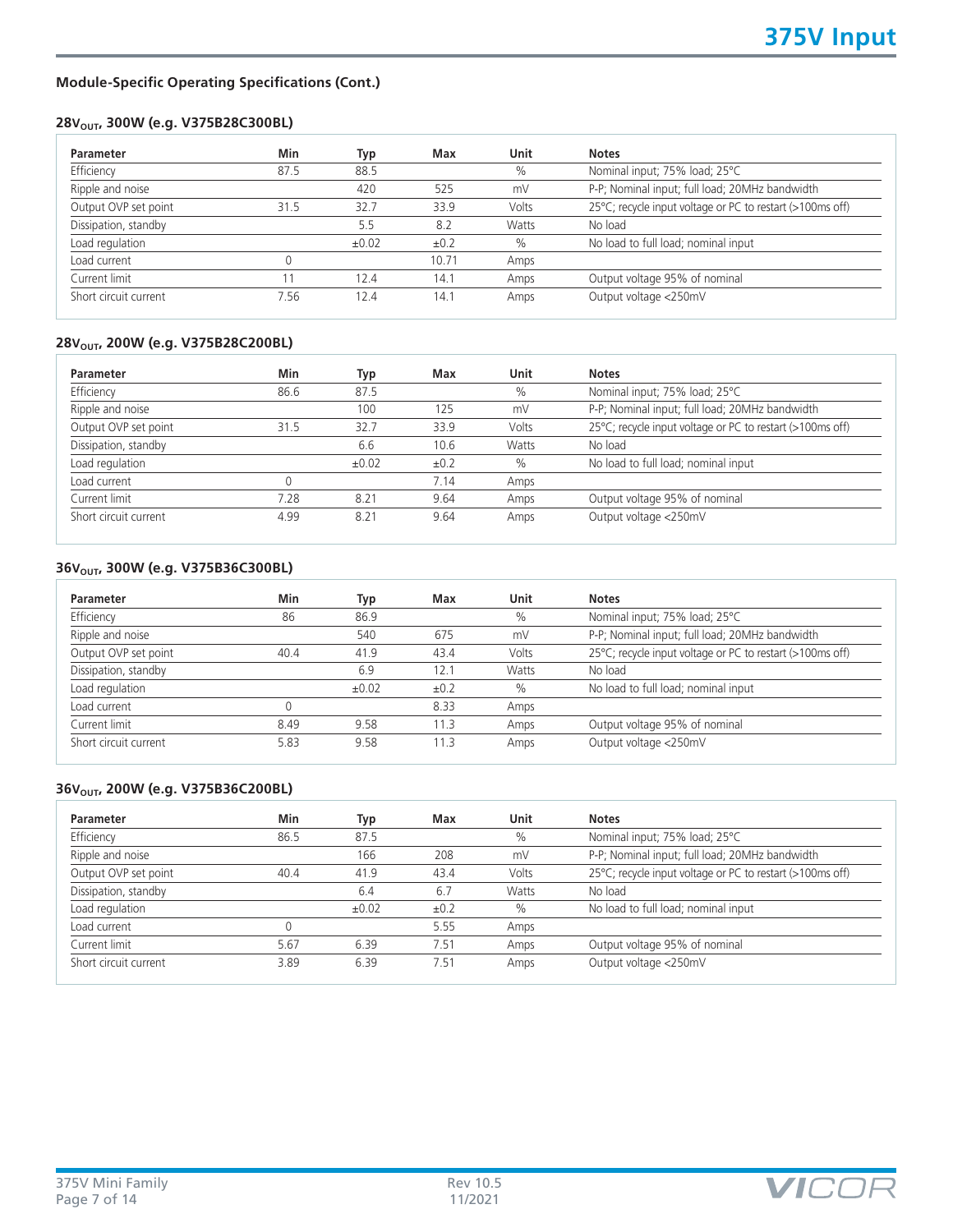## **48VOUT, 300W (e.g. V375B48C300BL)**

| Min  | Typ        | Max  | Unit  | <b>Notes</b>                                              |
|------|------------|------|-------|-----------------------------------------------------------|
| 86   | 89         |      | $\%$  | Nominal input; 75% load; 25°C                             |
|      | 170        | 213  | mV    | P-P; Nominal input; full load; 20MHz bandwidth            |
| 53.7 | 55.7       | 57.7 | Volts | 25°C; recycle input voltage or PC to restart (>100ms off) |
|      | 5.2        | 7.8  | Watts | No load                                                   |
|      | $\pm 0.02$ | ±0.2 | $\%$  | No load to full load; nominal input                       |
|      |            | 6.25 | Amps  |                                                           |
| 6.37 | 7.19       | 8.13 | Amps  | Output voltage 95% of nominal                             |
| 4.37 | 7.19       | 8.13 | Amps  | Output voltage <250mV                                     |
|      |            |      |       |                                                           |

## **48V<sub>OUT</sub>, 200W (e.g. V375B48C200BL)**

| Min  | Typ        | Max  | Unit  | <b>Notes</b>                                              |
|------|------------|------|-------|-----------------------------------------------------------|
| 87   | 88.4       |      | $\%$  | Nominal input; 75% load; 25°C                             |
|      | 220        | 275  | mV    | P-P; Nominal input; full load; 20MHz bandwidth            |
| 53.7 | 55.7       | 57.7 | Volts | 25°C; recycle input voltage or PC to restart (>100ms off) |
|      | 8.3        | 9.1  | Watts | No load                                                   |
|      | $\pm 0.02$ | ±0.2 | $\%$  | No load to full load; nominal input                       |
|      |            | 4.17 | Amps  |                                                           |
| 4.25 | 4.8        | 5.63 | Amps  | Output voltage 95% of nominal                             |
| 2.91 | 4.8        | 5.63 | Amps  | Output voltage <250mV                                     |
|      |            |      |       |                                                           |

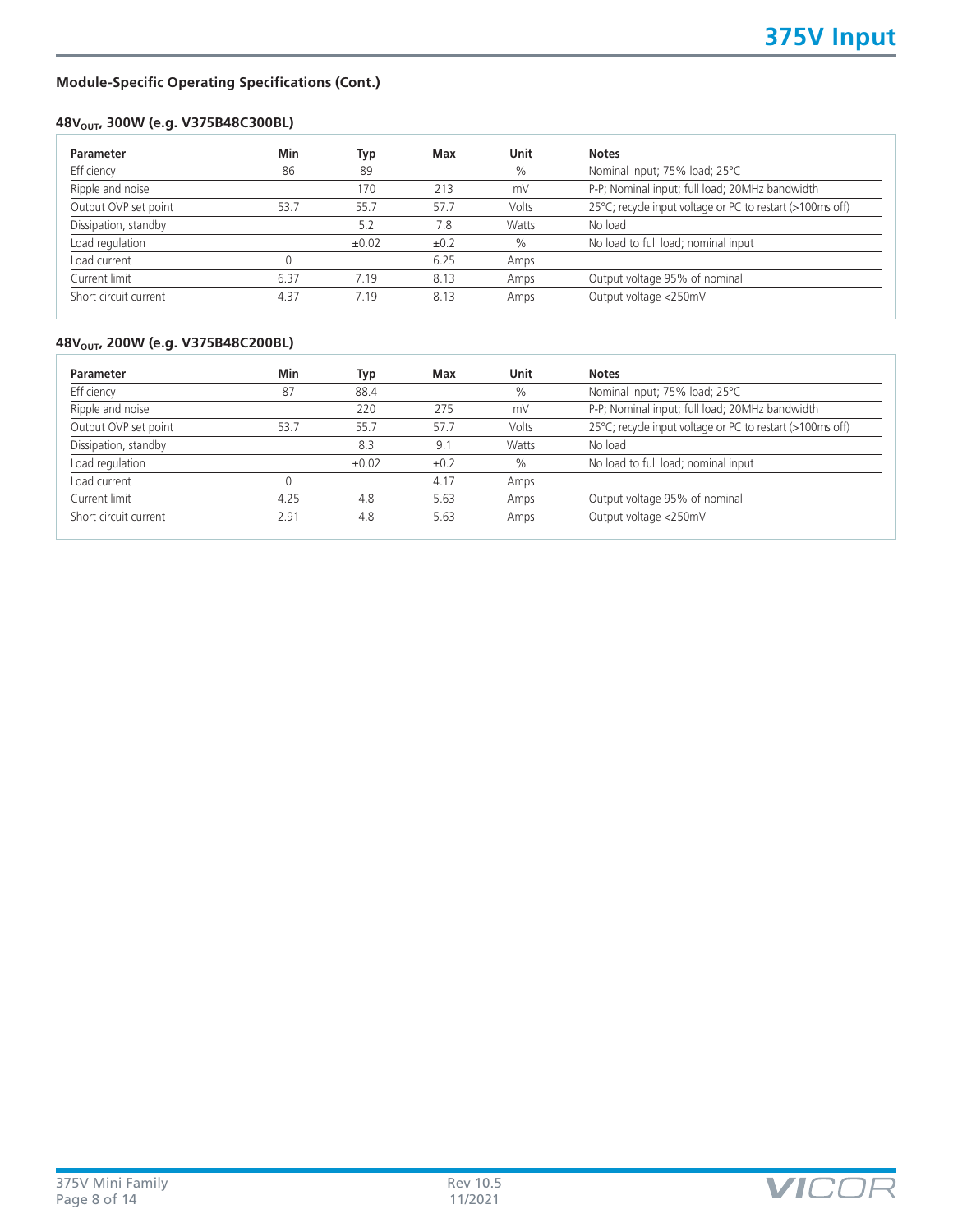## **Basic Module Operation**



*Figure 1 — Basic module operation requires fusing, grounding, bypassing capacitors.\* See Maxi, Mini, Micro Design Guide.*

#### **Output Connections and Considerations**

The permissible load current must never be exceeded during normal, abnormal or test conditions. Converters subject to dynamic loading exceeding 25% of rated current must be reviewed by Vicor Applications Engineering to ensure that the converter will operate properly.

Under dynamic-load, light-load or no-load conditions, the converter may emit audible noise. Converters that utilize remote sense may require compensation circuitry to offset the phase lag caused by the external output leads and load impedance. Remote-Sense

leads must be protected for conditions such as lead reversal, noise pickup, open circuit or excessive output lead resistance between the sense point and the converters output terminals. For applications that may draw more than the rated current, a fast-acting electronic circuit breaker must be utilized to protect the converter. Under no circumstance should the rated current be exceeded. Utilizing or testing of current limit or short-circuit current will damage the converter. Ensure that the total output capacitance connected to the converter does not exceed the limits on Page 16, "Maximum Output Capacitance", of the design guide.



- Application circuits
- Design requirements
- EMC considerations
- Current sharing in power arrays
- Thermal performance information
- Recommended soldering methods
- Accessory modules filtering, rectification, front-ends
- **Mounting options**
- ...and more.

[CLICK HERE TO VIEW](http://www.vicorpower.com/documents/applications_manual/fas_trak_apps_manual.pdf) [DESIGN GUIDE](http://www.vicorpower.com/documents/applications_manual/fas_trak_apps_manual.pdf)

*Also at vicorpower.com*

- PowerBench online configurators
- Over 20 Application Notes
- Online calculators thermal, trimming, hold-up
- PDF data sheets for ALL Vicor products

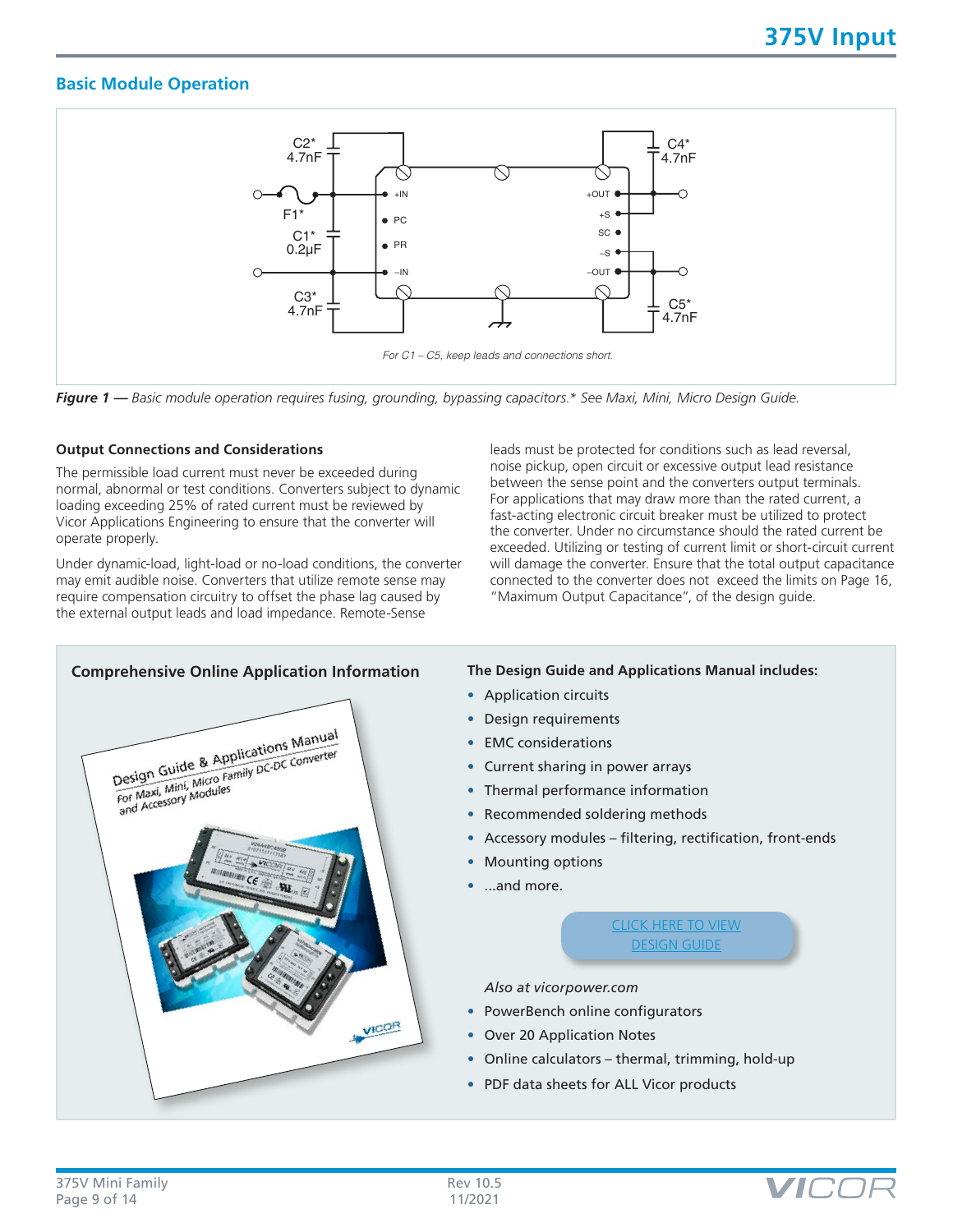## **Primary Control – PC Pin**

## **Module Enable/Disable**

The module may be disabled by pulling PC to 0V (2.3V max) with respect to the –Input. This may be done with an open collector transistor, relay or optocoupler. Converters may be disabled with a single transistor or relay either directly or via "OR'ing" diodes for two or more converters. See Figure 2.

#### **Primary Auxiliary Supply**

During normal operation only, the PC Pin can source 5.7V @ 1.5mA. In the example shown in Figure 4, PC powers a module enabled LED.



*Figure 2 — Module enable/disable*



*Figure 4 — LED on-state indicator*



*Figure 6 — Isolated on-state indicator*

#### **Module Alarm**

The module contains "watchdog" circuitry which monitors input voltage, operating temperature and internal operating parameters. In the event that any of these parameters are outside of their allowable operating range, the module will shut down and PC will go low. PC will periodically go high and the module will check to see if the fault (as an example, Input Undervoltage) has cleared. If the fault has not been cleared, PC will go low again and the cycle will restart. The SC pin will go low in the event of a fault and return to its normal state after the fault has been cleared. See Figures 3 and 5.



*Figure 3 — PC/SC module alarm logic*



*Figure 5 — PC/SC module alarm timing*



*Figure 7 — Secondary-side on-state indicator*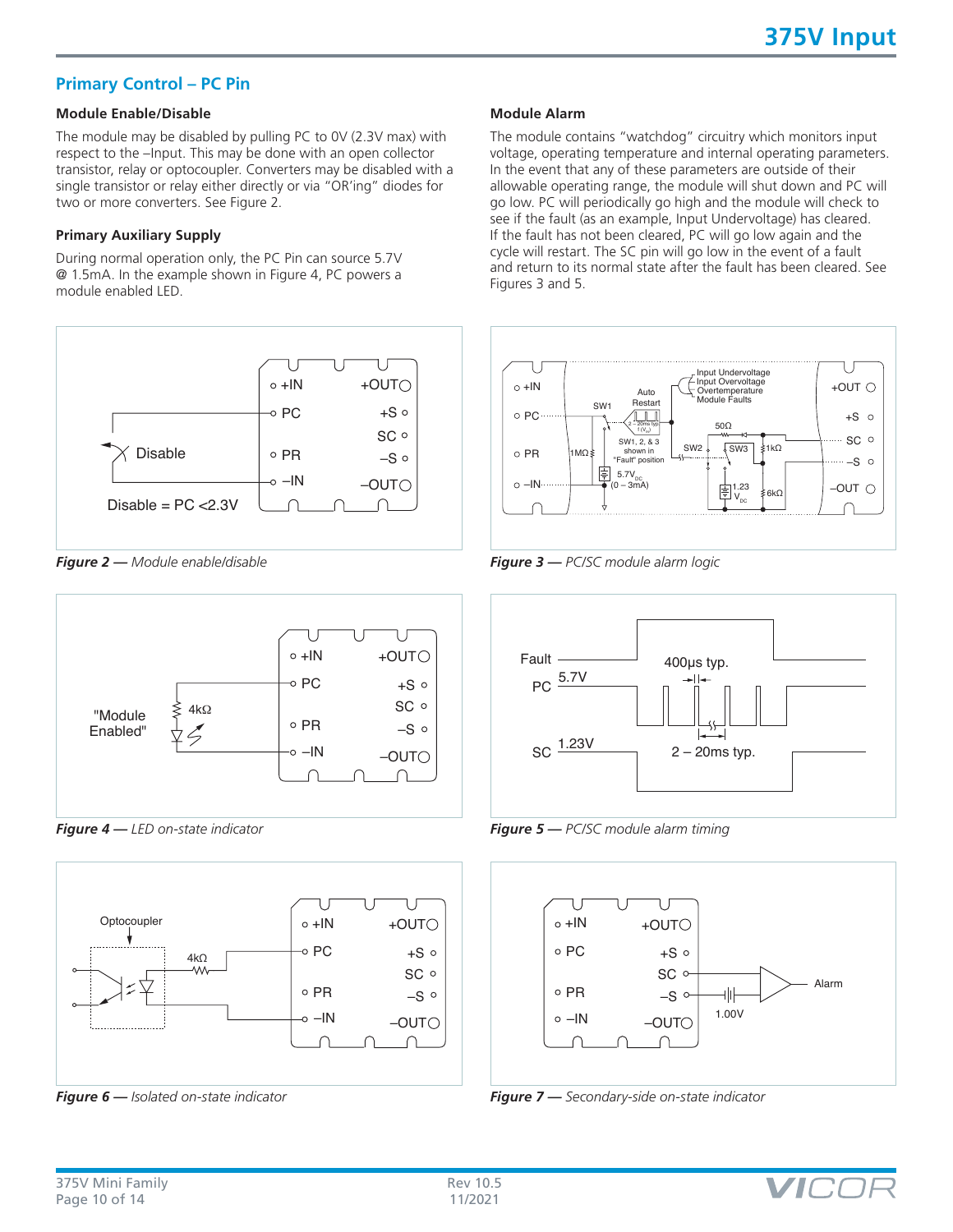## **Secondary Control – SC Pin**

#### **Output Voltage Programming**

The output voltage of the converter can be adjusted or programmed via fixed resistors, potentiometers or voltage DACs. See Figure 8.



*Figure 8 — Output voltage trim-down and trim-up circuit*

#### **Trim Down**

- **1.** This converter is not a constant-power device it has a constant current limit. Hence, available output power is reduced by the same percentage that output voltage is trimmed down. Do not exceed maximum rated output current.
- **2.** The trim-down resistor must be connected between the SC and –S pins. Do not bypass the SC pin directly with a capacitor.

#### **Trim Up**

- **1.** The converter is rated for a maximum delivered power. To ensure that maximum rated power is not exceeded, reduce maximum output current by the same percentage increase in output voltage.
- **2.** The trim-up resistor must be connected between the SC and +S pins. Do not bypass the SC pin directly with a capacitor.
- **3.** Do not trim the converter above maximum trim range (typically +10%) or the output over voltage protection circuitry may be activated.

#### **Trim resistor values calculated automatically:**

On-line calculators for trim resistor values are available on the vicor website at: [asp.vicorpower.com/calculators/calculators.asp?calc=1](http://asp.vicorpower.com/calculators/calculators.asp?calc=1)

Resistor values can be calculated for fixed trim up, fixed trim down and for variable trim up or down.

## **Parallel Bus – PR Pin**

## **Parallel Operation**

The PR pin supports paralleling for increased power with N+1 (N+M) redundancy. Modules of the same input voltage, output voltage and power level will current share if all PR pins are suitably interfaced.

## Compatible interface architectures include the following:

*AC-coupled single-wire interface.* All PR pins are connected to a single communication bus through 0.001µF (500V) capacitors. This interface supports current sharing and is fault tolerant except for the communication bus. Up to three converters may be paralleled by this method. See Figure 9.

*Transformer-coupled interface.* For paralleling four or more converters a transformer-coupled interface is required, and under certain conditions a PR buffer circuit.

For details on parallel operation please refer to the [Design Guide & Applications Manual for Maxi, Mini, Micro Family.](http://www.vicorpower.com/documents/applications_manual/fas_trak_apps_manual.pdf)



*Figure 9 — AC-coupled single-wire interface \* See Maxi, Mini, Micro Design Guide*



*Figure 10 — Transformer-coupled interface*

| <b>Number of Converters in Parallel</b> | <i>*R</i> 1 value Ω                                                                                             |
|-----------------------------------------|-----------------------------------------------------------------------------------------------------------------|
|                                         | 75                                                                                                              |
|                                         | 50                                                                                                              |
|                                         | 33                                                                                                              |
| 5 or more                               | refer to application note:<br>Designing High-Power Arrays<br>using Maxi, Mini, Micro<br>Family DC-DC Converters |

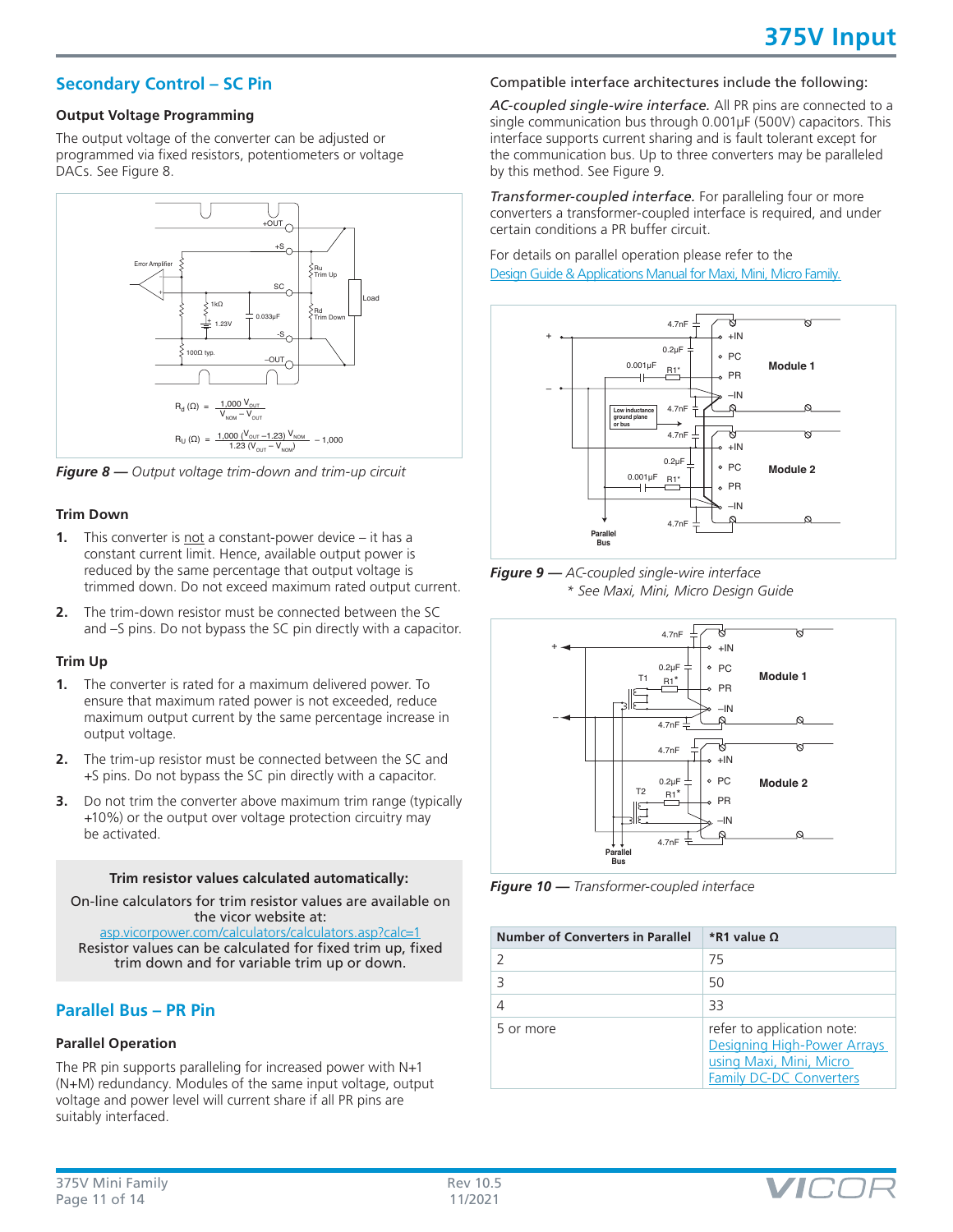## **Parallel Bus Output**



*Figure 11 — N+1 module array output connections*

- The +OUT and –OUT power buses should be designed to minimize and balance parasitic impedance from each module output to the load.
- The +Sense pins must be tied together to form a +Sense bus. This must be Kelvin connected to +OUT at a single point. The –Sense pins should be tied together to form a -Sense bus. This must be Kelvin connected to -OUT at a single point.
- At the discretion of the power system designer, a subset of all modules within an array may be configured as children by connecting SC to –S.
- OR'ing diodes may be inserted in series with the +OUT pins of each module to provide module output fault tolerance.
- The +Sense and –Sense leads should be routed in close proximity to each other on the printed circuit board. If wires are used to connect the converters on a PCB to an external load, the Sense leads should be twisted together to reduce noise pickup.

| Pin Styles* |
|-------------|
|             |

| <b>Designator</b> | <b>Description</b> | <b>Finish</b> | <b>Notes</b>                                                                                                   |
|-------------------|--------------------|---------------|----------------------------------------------------------------------------------------------------------------|
| (None)            | Short              | Tin/Lead      | Requires inboard mounting                                                                                      |
|                   | Long               | Tin/Lead      | Onboard mounting for 0.065in boards                                                                            |
|                   | Short ModuMate     | Gold          | SurfMate or inboard socket mounting                                                                            |
| N                 | Long ModuMate      | Gold          | Onboard socket mounting                                                                                        |
|                   | Short RoHS         | Gold          | Select for RoHS-compliant inboard solder, socket or SurfMate mounting                                          |
| G                 | Long RoHS          | Gold          | Select for RoHS-compliant onboard solder or socket mounting                                                    |
| Κ                 | Extra Long RoHS    | Gold          | Select for RoHS compliance onboard mounting for thicker PCBs<br>(not intended for socket or Surfmate mounting) |

\* Pin style designator follows the "B" after the output power and precedes the baseplate designator. Ex. V375B12T200B**N**2 — Long ModuMate Pins

## **Storage**

Vicor products, when not installed in customer units, should be stored in ESD safe packaging in accordance with ANSI/ESD S20.20, "Protection of Electrical and Electronic Parts, Assemblies and Equipment" and should be maintained in a temperature controlled factory/ warehouse environment not exposed to outside elements controlled between the temperature ranges of 15°C and 38°C. Humidity shall not be condensing, no minimum humidity when stored in an ESD compliant package.

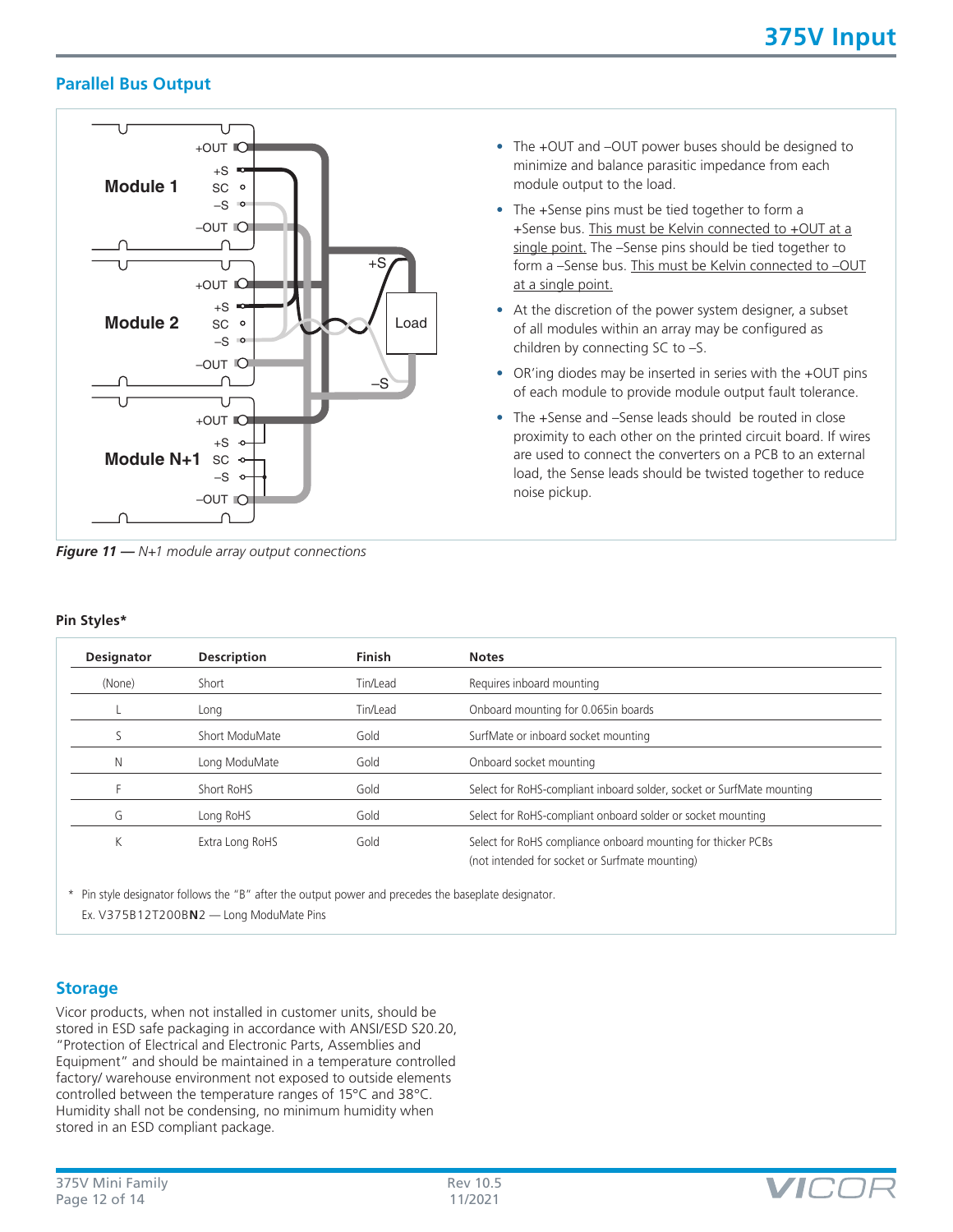## **Mechanical Drawings**







*Figure 13 — PCB mounting specifications*

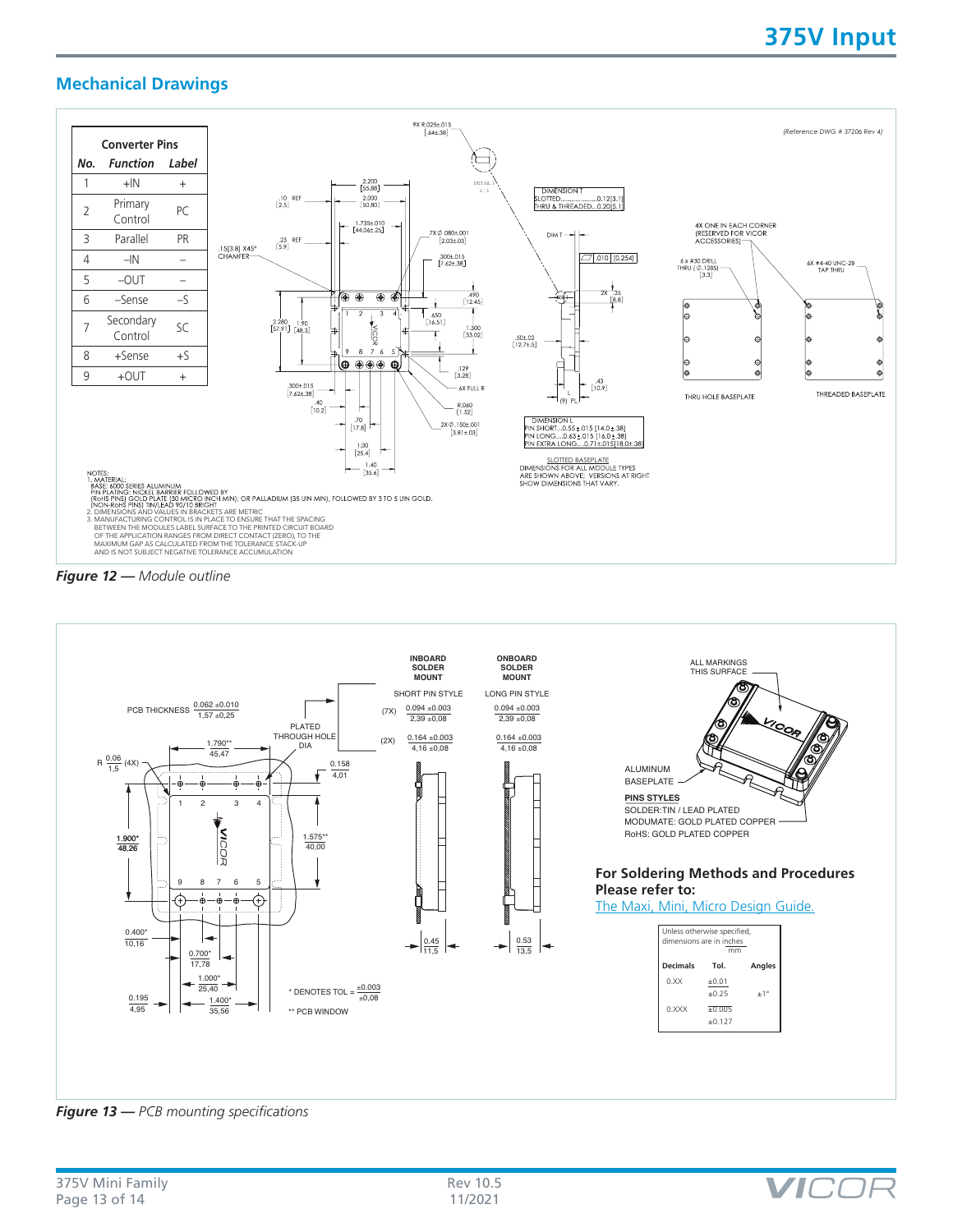## Vicor's comprehensive line of power solutions includes high density AC-DC and DC-DC modules and accessory components, fully configurable AC-DC and DC-DC power supplies, and complete custom power systems.

Information furnished by Vicor is believed to be accurate and reliable. However, no responsibility is assumed by Vicor for its use. Vicor makes no representations or warranties with respect to the accuracy or completeness of the contents of this publication. Vicor reserves the right to make changes to any products, specifications, and product descriptions at any time without notice. Information published by Vicor has been checked and is believed to be accurate at the time it was printed; however, Vicor assumes no responsibility for inaccuracies. Testing and other quality controls are used to the extent Vicor deems necessary to support Vicor's product warranty. Except where mandated by government requirements, testing of all parameters of each product is not necessarily performed.

#### **Specifications are subject to change without notice.**

Visit<http://www.vicorpower.com/dc-dc-converters-board-mount/high-density-dc-dc-converters> for the latest product information.

#### Vicor's Standard Terms and Conditions and Product Warranty

All sales are subject to Vicor's Standard Terms and Conditions of Sale, and Product Warranty which are available on Vicor's webpage ([http://www.vicorpower.com/termsconditionswarranty\)](http://www.vicorpower.com/termsconditions) or upon request.

## Life Support Policy

VICOR'S PRODUCTS ARE NOT AUTHORIZED FOR USE AS CRITICAL COMPONENTS IN LIFE SUPPORT DEVICES OR SYSTEMS WITHOUT THE EXPRESS PRIOR WRITTEN APPROVAL OF THE CHIEF EXECUTIVE OFFICER AND GENERAL COUNSEL OF VICOR CORPORATION. As used herein, life support devices or systems are devices which (a) are intended for surgical implant into the body, or (b) support or sustain life and whose failure to perform when properly used in accordance with instructions for use provided in the labeling can be reasonably expected to result in a significant injury to the user. A critical component is any component in a life support device or system whose failure to perform can be reasonably expected to cause the failure of the life support device or system or to affect its safety or effectiveness. Per Vicor Terms and Conditions of Sale, the user of Vicor products and components in life support applications assumes all risks of such use and indemnifies Vicor against all liability and damages.

#### Intellectual Property Notice

Vicor and its subsidiaries own Intellectual Property (including issued U.S. and Foreign Patents and pending patent applications) relating to the products described in this data sheet. No license, whether express, implied, or arising by estoppel or otherwise, to any intellectual property rights is granted by this document. Interested parties should contact Vicor's Intellectual Property Department.

Contact Us: <http://www.vicorpower.com/contact-us>

**Vicor Corporation** 25 Frontage Road Andover, MA, USA 01810 Tel: 800-735-6200 Fax: 978-475-6715 [www.vicorpower.com](http://www.vicorpower.com)

**email**

Customer Service: [custserv@vicorpower.com](mailto:%20custserv%40vicorpower.com?subject=) Technical Support: [apps@vicorpower.com](mailto:apps%40vicorpower.com?subject=)

©2018 – 2021 Vicor Corporation. All rights reserved. The Vicor name is a registered trademark of Vicor Corporation. All other trademarks, product names, logos and brands are property of their respective owners.